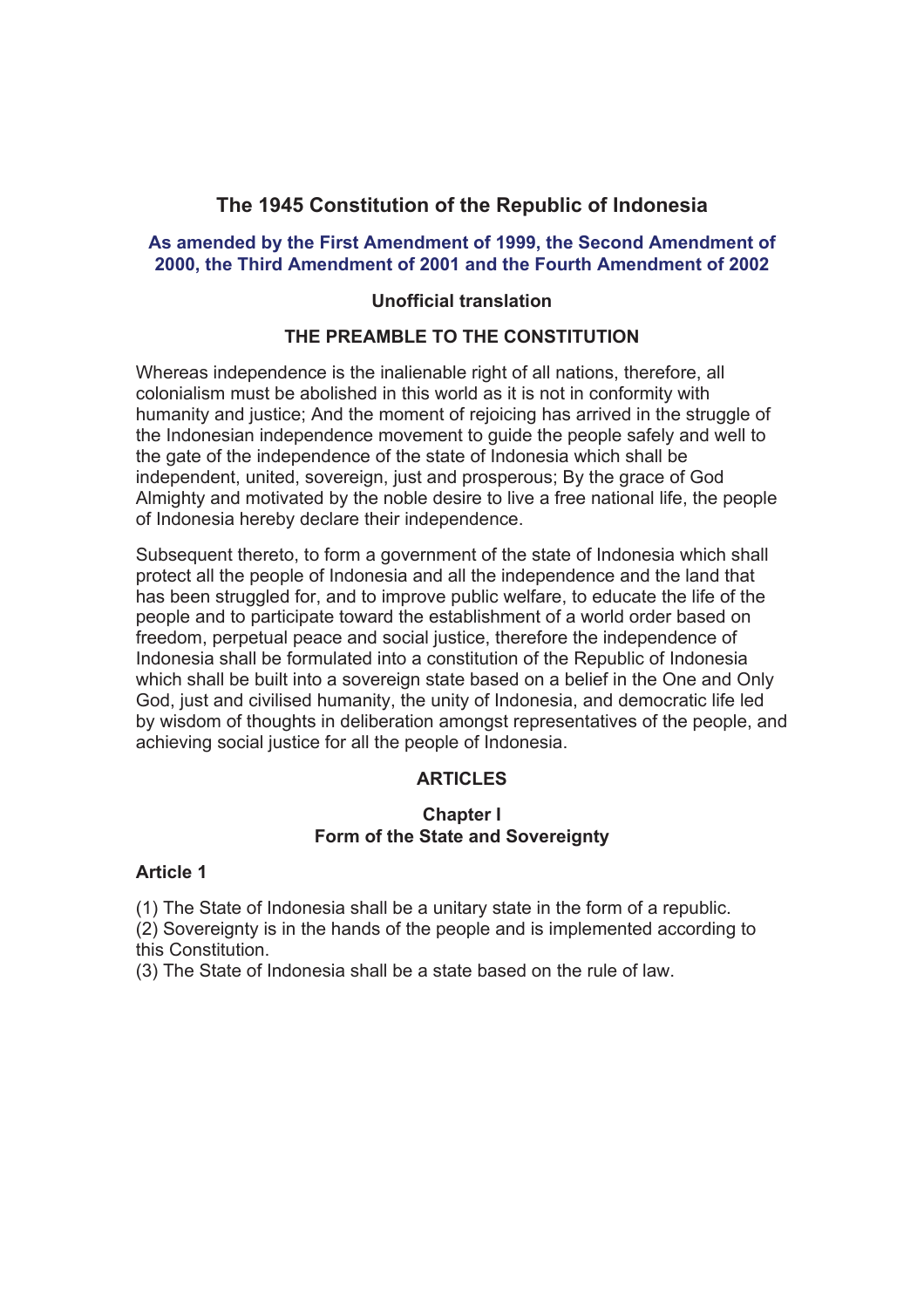### **Chapter II The People's Consultative Assembly (Majelis Permusyawaratan Rakyat or MPR)**

## **Article 2**

(1) The MPR shall consist of the members of the DPR and the members of the DPD who have been elected through general elections, and shall be regulated further by law.

(2) The MPR shall convene in a session at least once in every five years in the capital of the state.

(3) All decisions of the MPR shall be taken by a majority vote.

### **Article 3**

(1) The MPR has the authority to amend and enact the Constitution.

(2) The MPR shall inaugurate the President and/or Vice President.

(3) The MPR may only dismiss the President and/or Vice-President during his/her term of office in accordance with the Constitution.

## **Chapter III The Executive Power**

### **Article 4**

(1) The President of the Republic of Indonesia shall hold the power of government in accordance with the Constitution.

(2) In exercising his/her duties, the President shall be assisted by a Vice-President.

### **Article 5**

(1) The President shall be entitled to submit bills to the DPR.

(2) The President may issue Government regulations as required to implement laws.

### **Article 6**

(1) Any candidate for President or Vice-President shall be a citizen of Indonesia since birth, shall never have acquired another citizenship by his/her own will, shall never have committed an act of treason against the State, and shall be mentally and physically capable of implementing the duties and obligations of President or Vice-President.

(2) The requirements to become President or Vice-President shall be further regulated by law.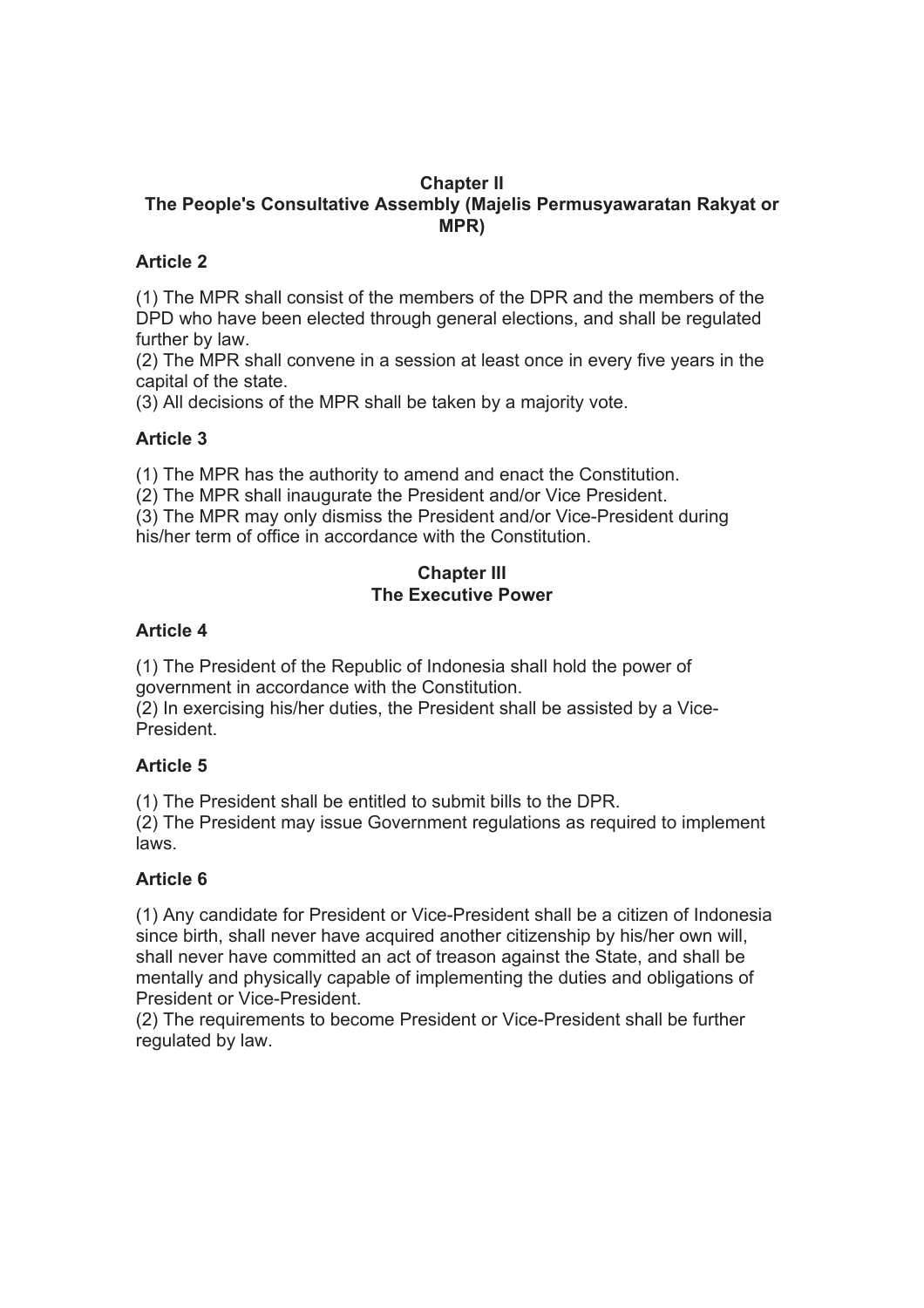# **Article 6A**

(1) The President and Vice-President shall be elected as a pair directly by the people.

(2) The pairs of candidates for President and Vice-President shall be proposed prior to the holding of general elections by political parties or coalitions of political parties which are participants in the general elections.

(3) The Presidential and Vice-Presidential candidate pair which polls a vote of more than fifty percent of the total number of votes during the general election and in addition polls at least twenty percent of the votes in more than half of the total number of provinces in Indonesia shall be declared elected as the President and Vice-President.

(4) In the event that no Presidential and Vice Presidential candidate pair is elected, the people shall directly choose between the two candidate pairs that received the most number of votes in the general elections, and the pair that receives the highest number of votes shall be appointed President and Vice **President** 

(5) The procedure for the holding of the election of the President and Vice-President shall be further regulated by law.

## **Article 7**

The President and Vice President shall hold office for a term of five years and may subsequently be reelected to the same office for one further term only.

### **Article 7A**

The President and/or the Vice-President may be dismissed from his/her position during his/her term of office by the MPR on the proposal of the House of Representatives (Dewan Perwakilan Rakyat or DPR), both if it is proven that he/she has violated the law through an act of treason, corruption, bribery, or other act of a grave criminal nature, or through moral turpitude, and/or that the President and/or Vice-President no longer meets the qualifications to serve as President and/or Vice-President.

# **Article 7B**

(1) Any proposal for the dismissal of the President and/or the Vice-President may be submitted by the DPR to the MPR only by first submitting a request to the Constitutional Court to investigate, bring to trial, and issue a decision on the opinion of the DPR either that the President and/or Vice-President has violated the law through an act of treason, corruption, bribery, or other act of a grave criminal nature, or through moral turpitude, and/or that the President and/or Vice-President no longer meets the qualifications to serve as President and/or Vice-President.

(2) The opinion of the DPR that the President and/or Vice-President has violated the law or no longer meets the qualifications to serve as President and/or Vice-President is undertaken in the course of implementation of the supervision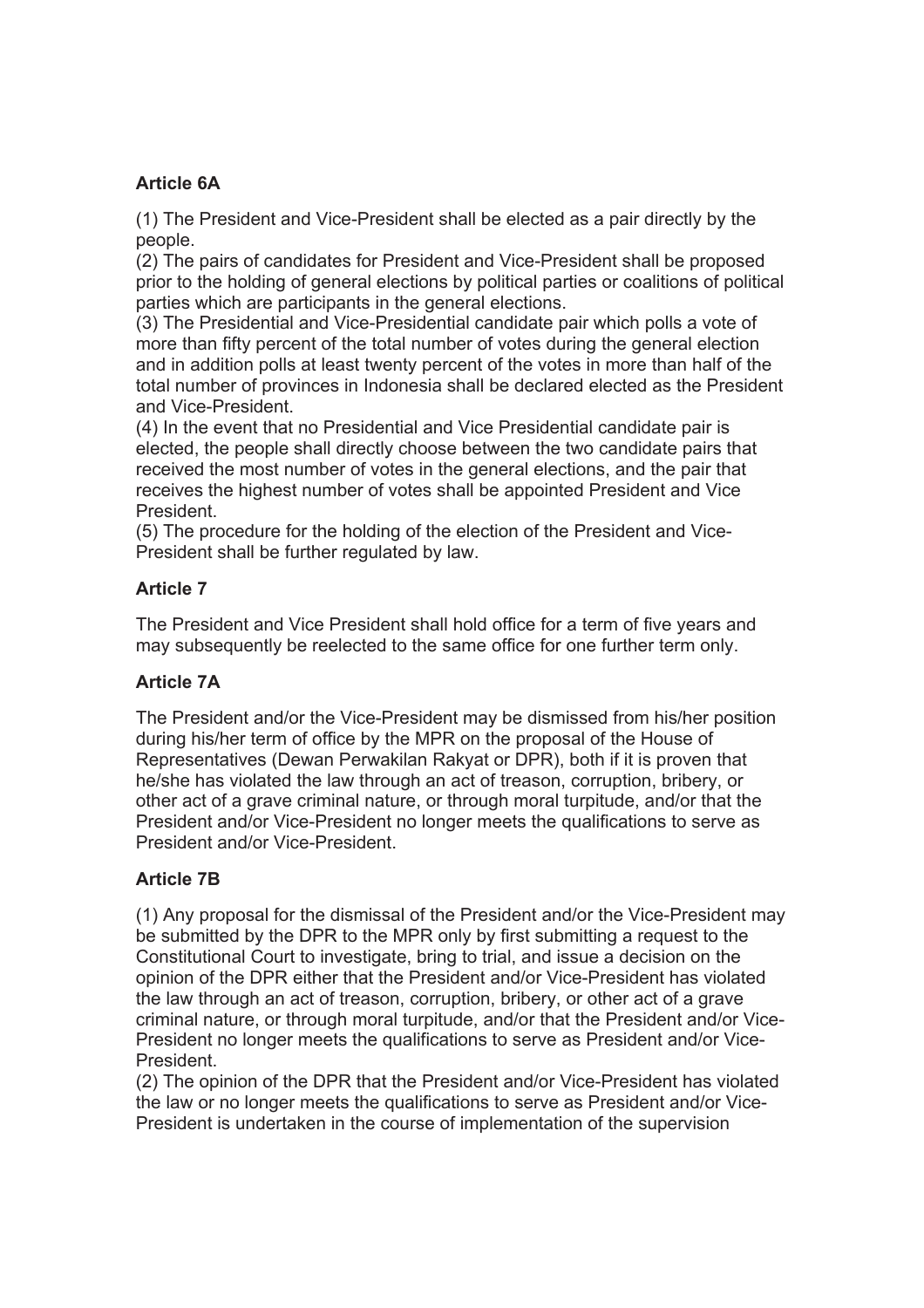function of the DPR.

(3) The submission of the request of the DPR to the Constitutional Court shall only be made with the support of at least 2/3 of the total members of the DPR who are present in a plenary session that is attended by at least 2/3 of the total membership of the DPR.

(4) The Constitutional Court has the obligation to investigate, bring to trial, and reach the most just decision on the opinion of the DPR at the latest ninety days after the request of the DPR was received by the Constitutional Court. (5) If the Constitutional Court decides that the President and/or Vice-President is proved to have violated the law through an act of treason, corruption, bribery, or other act of a grave criminal nature, or through moral turpitude; and/or the President and/or Vice-President is proved no longer to meet the qualifications to serve as President and/or Vice-President, the DPR shall hold a plenary session

to submit the proposal to impeach the President and/or Vice-President to the MPR.

(6) The MPR shall hold a session to decide on the proposal of the DPR at the latest thirty days after its receipt of the proposal.

(7) The decision of the MPR over the proposal to impeach the President and/or Vice-President shall be taken during a plenary session of the MPR which is attended by at least 3/4 of the total membership and shall require the approval of at least 2/3 of the total of members who are present, after the President and/or Vice-President have been given the opportunity to present his/her explanation to the plenary session of the MPR.

# **Article 7C**

The President may not freeze and/or dissolve the DPR.

### **Article 8**

(1) In the event that the President dies, resigns, is impeached, or is not capable of implementing his/her obligations during his/her term, he/she will be replaced by the Vice-President until the end of his/her term.

(2) In the event that the position of Vice-President is vacant, the MPR should hold a session within sixty days at the latest to elect a Vice-President from two candidates nominated by the President.

(3) In the event that the President and the Vice President die, resign, are impeached, or are permanently incapable of performing their tasks and duties within their term of office simultaneously, the tasks and duties of the presidency shall be undertaken by a joint administration of the Minister of Foreign Affairs, the Minister of Home Affairs, and the Minister of Defence. At the latest thirty days after that, the MPR shall hold a session to elect a new President and Vice President from the tickets nominated by the political parties or coalitions of political parties whose tickets won first and second place in the last presidential election, who will serve for the remainder of the term of office.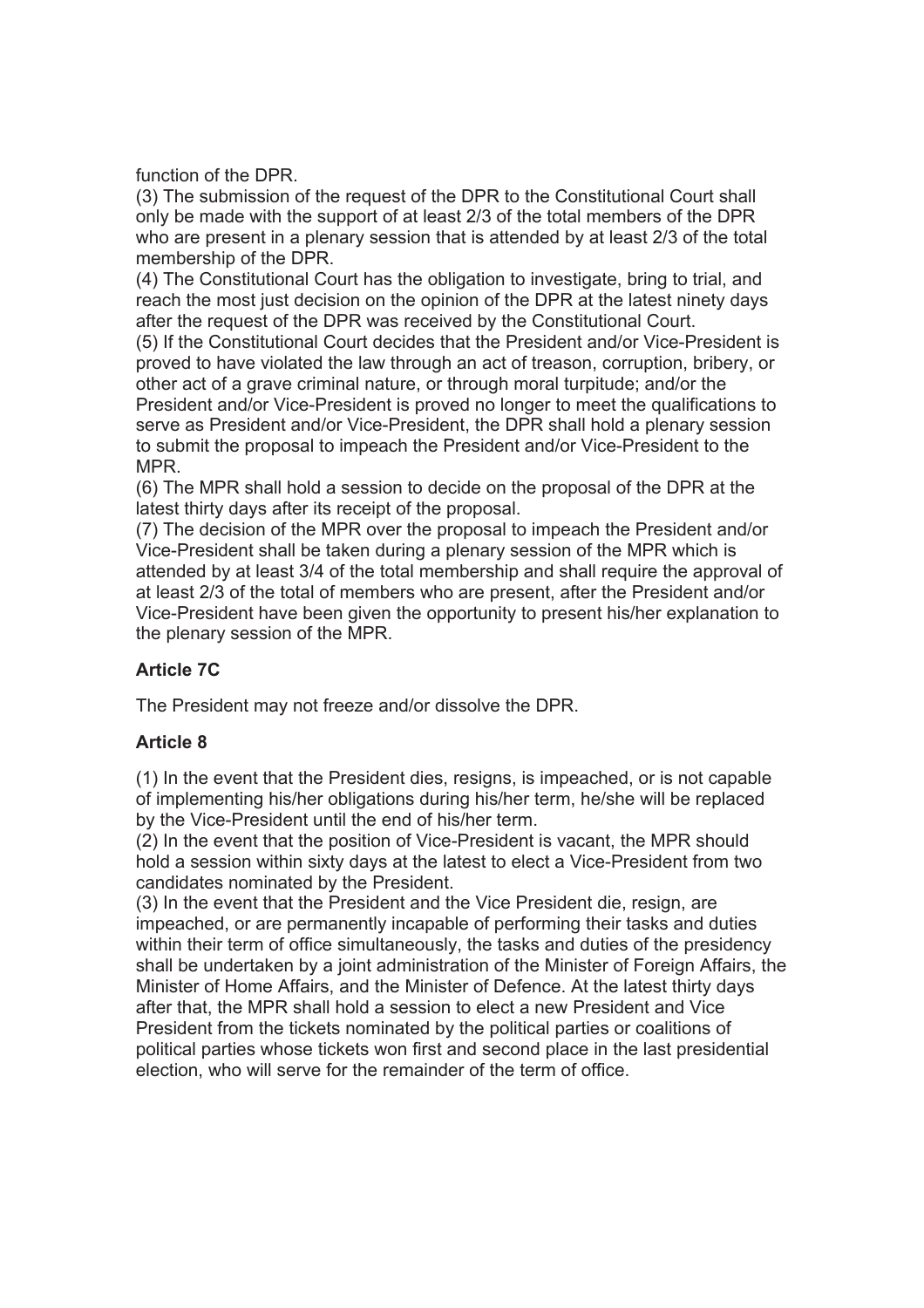### **Article 9**

(1) Prior to taking office, the President and Vice President shall swear an oath in accordance with their respective religions or shall make a solemn promise before the MPR or DPR. The oath or promise shall be as follows:

Presidential (Vice-Presidential) Oath:

"I swear before God that, to the best of my ability, I shall fulfil as justly as possible my duties as President (Vice-President) of the Republic of Indonesia, that I shall uphold faithfully the Constitution, conscientiously implement all statutes and regulations, and shall devote myself to the service of Country and Nation."

Presidential (Vice-Presidential) Promise:

"I solemnly promise that, to the best of my ability, I shall fulfil as justly as possible my duties as President (Vice-President) of the Republic of Indonesia, that I shall uphold faithfully the Constitution, conscientiously implement all statutes and regulations, and shall devote myself to the service of Country and Nation."

(2) In the event that the MPR or DPR is unable to convene a sitting, the President and Vice-President shall swear an oath in accordance with their respective religions or shall make a solemn promise before the leadership of the MPR witnessed by the leadership of the Supreme Court.

### **Article 10**

The President is the Supreme Commander of the Army, the Navy and the Air Force.

### **Article 11**

(1) The President with the approval of the DPR may declare war, make peace and conclude treaties with other countries.

(2) The President in making other international agreements that will produce an extensive and fundamental impact on the lives of the people which is linked to the state financial burden, and/or that will requires an amendment to or the enactment of a law, shall obtain the approval of the DPR.

(3) Further provisions regarding international agreements shall be regulated by law.

#### **Article 12**

The President may declare a state of emergency. The conditions for such a declaration and the subsequent measures regarding a state of emergency shall be regulated by law.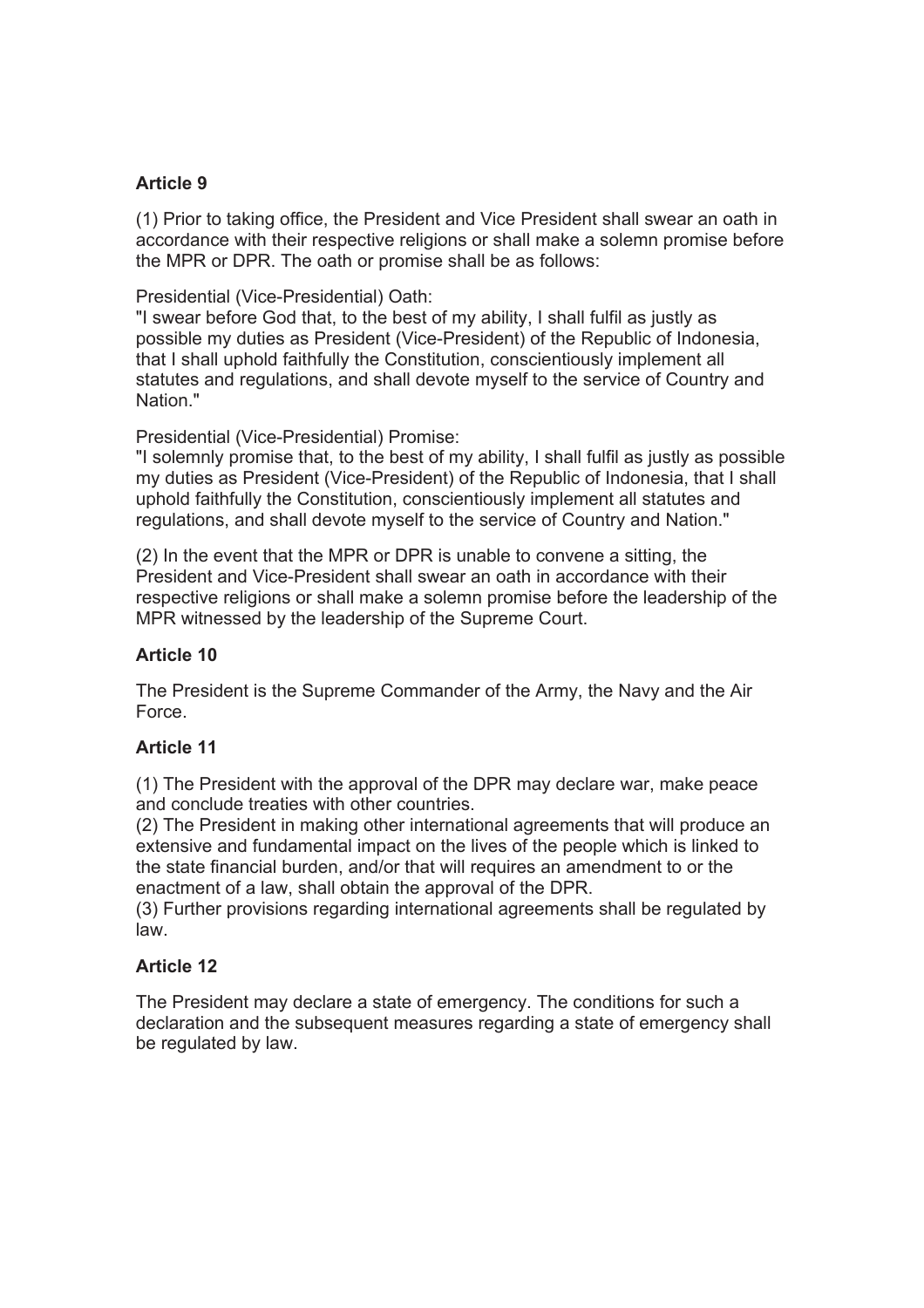### **Article 13**

(1) The President shall appoint ambassadors and consuls.

(2) In the appointment of ambassadors, the President shall have regard to the opinion of the DPR.

(3) The President shall receive the accreditation of ambassadors of foreign nations and shall in so doing have regard to the opinion of the DPR.

### **Article 14**

(1) The President may grant clemency and restoration of rights and shall in so doing have regard to the opinion of the Supreme Court.

(2) The President may grant amnesty and the dropping of charges and shall in so doing have regard to the opinion of the DPR.

### **Article 15**

The President may grant titles, decorations and other honours as provided by law.

### **Article 16**

The President shall establish an advisory council with the duty of giving advice and considered opinion to the President, which shall be further regulated by law.

#### **Chapter IV Supreme Advisory Council**

Deleted.

## **Chapter V Ministers of State**

### **Article 17**

(1) The President shall be assisted by Ministers of State.

(2) Ministers of State shall be appointed and dismissed by the President.

(3) Each Minister of State shall be responsible for a particular area of Government activity.

(4) The formation, change, and dissolution of ministries of state shall be regulated by law.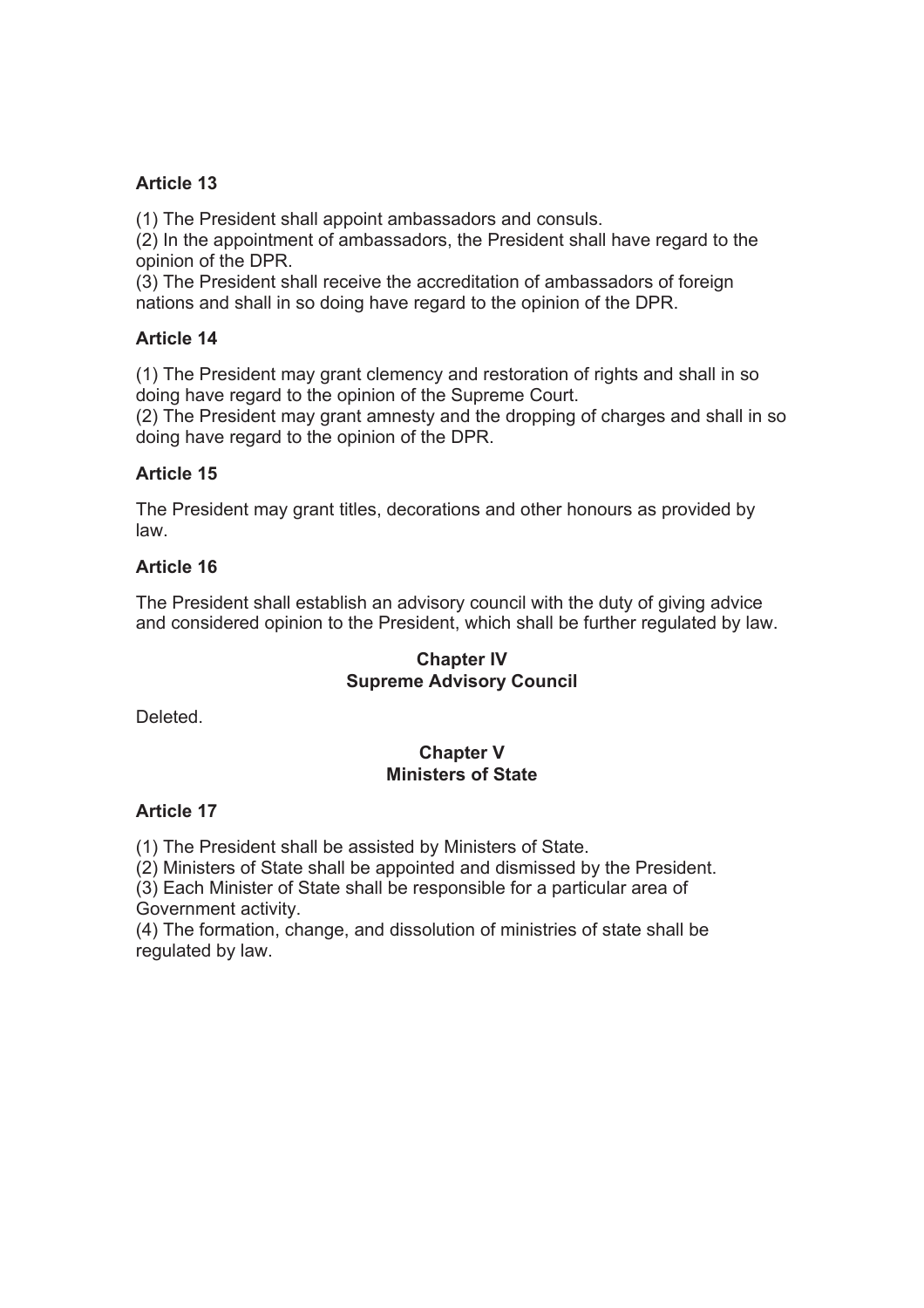### **Chapter VI Regional Authorities**

### **Article 18**

(1) The Unitary State of the Republic of Indonesia shall be divided into provinces and those provinces shall be divided into regencies (kabupaten) and municipalities (kota), each of which shall have regional authorities which shall be regulated by law.

(2) The regional authorities of the provinces, regencies and municipalities shall administer and manage their own affairs according to the principles of regional autonomy and the duty of assistance (tugas pembantuan).

(3) The authorities of the provinces, regencies and municipalities shall include for each a Regional People's House of Representatives (DPRD) whose members shall be elected through general elections.

(4) Governors, Regents (bupati) and Mayors (walikota), respectively as head of regional government of the provinces, regencies and municipalities, shall be elected democratically.

(5) The regional authorities shall exercise wide-ranging autonomy, except in matters specified by law to be the affairs of the central government.

(6) The regional authorities shall have the authority to adopt regional regulations and other regulations to implement autonomy and the duty of assistance.

(7) The structure and administrative mechanisms of regional authorities shall be regulated by law.

# **Article 18A**

(1) The authority relations between the central government and the regional authorities of the provinces, regencies and municipalities, or between a province and its regencies and municipalities, shall be regulated by law having regard to the particularities and diversity of each region.

(2) The relations between the central government and regional authorities in finances, public services, and the use of natural and other resources shall be regulated and administered with justice and equity according to law.

### **Article 18B**

(1) The State recognises and respects units of regional authorities that are special and distinct, which shall be regulated by law.

(2) The State recognises and respects traditional communities along with their traditional customary rights as long as these remain in existence and are in accordance with the societal development and the principles of the Unitary State of the Republic of Indonesia, and shall be regulated by law.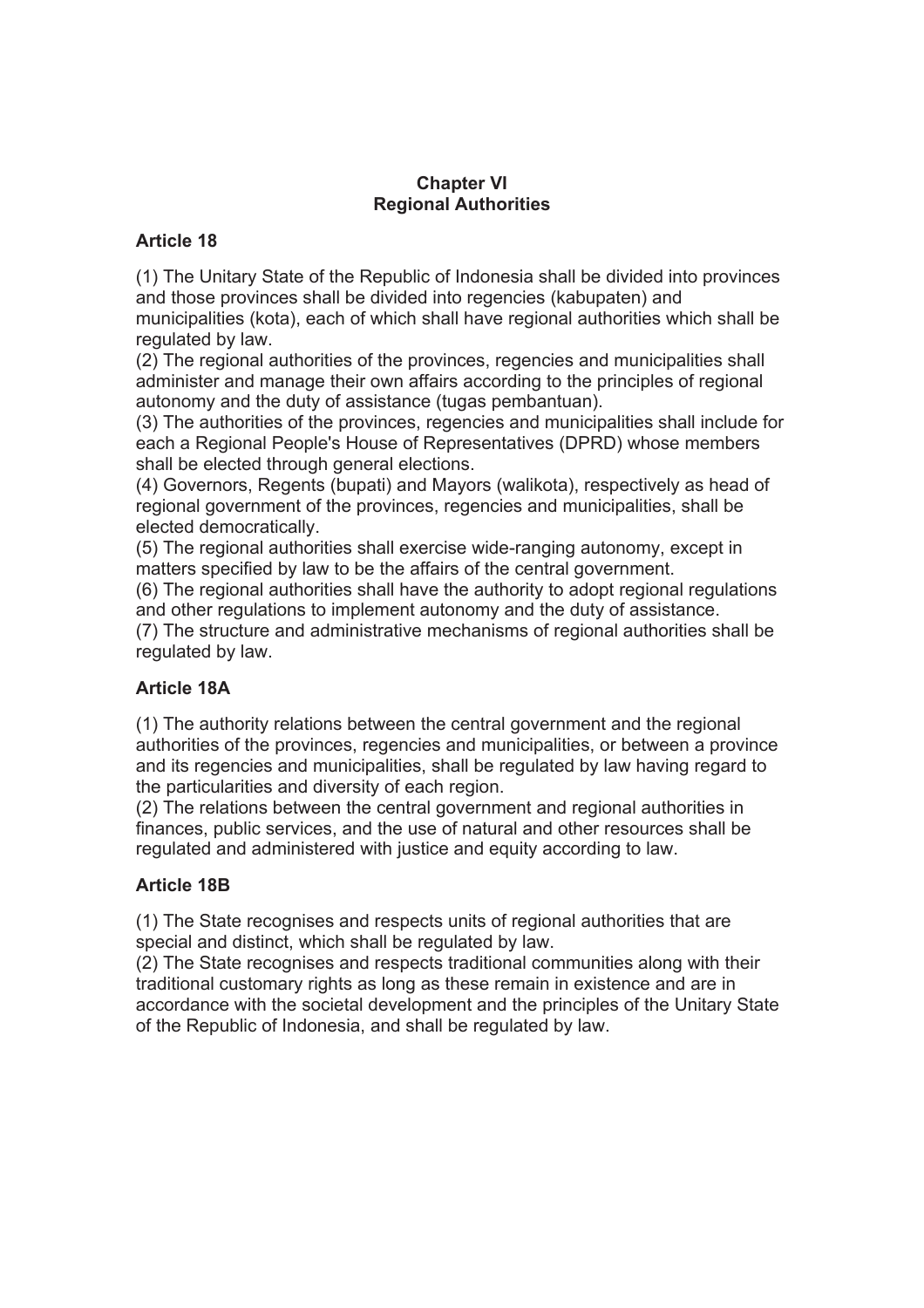# **Chapter VII**

# **The People's Representative Council (Dewan Perwakilan Rakyat or DPR)**

## **Article 19**

(1) Members of the DPR shall be elected through a general election.

- (2) The structure of the DPR shall be regulated by law.
- (3) The DPR shall convene in a session at least once a year.

# **Article 20**

(1) The DPR shall hold the authority to establish laws.

(2) Each bill shall be discussed by the DPR and the President to reach joint approval.

(3) If a bill fails to reach joint approval, that bill shall not be reintroduced within the same DPR term of sessions.

(4) The President signs a jointly approved bill to become a law.

(5) If the President fails to sign a jointly approved bill within 30 days following such approval, that bill shall legally become a law and must be promulgated.

# **Article 20A**

(1) The DPR shall hold legislative, budgeting and oversight functions.

(2) In carrying out its functions, in addition to the rights regulated in other articles of this Constitution, the DPR shall hold the right of interpellation (interpelasi), the right of investigation (angket), and the right to declare an opinion.

(3) Other than the rights regulated in other articles of this Constitution, every DPR member shall hold the right to submit questions, the right to propose suggestions and opinions, and the right of immunity.

(4) Further provisions on the rights of the DPR and the rights of DPR members shall be regulated by law.

# **Article 21**

DPR members shall have the right to propose bills.

# **Article 22**

(1) Should exigencies compel, the President shall have the right to establish government regulations in lieu of laws.

(2) Such government regulations must obtain the approval of the DPR during its next session.

(3) Should there be no such approval, these government regulations shall be revoked.

# **Article 22A**

Further provisions regarding the procedures to establish laws shall be regulated by law.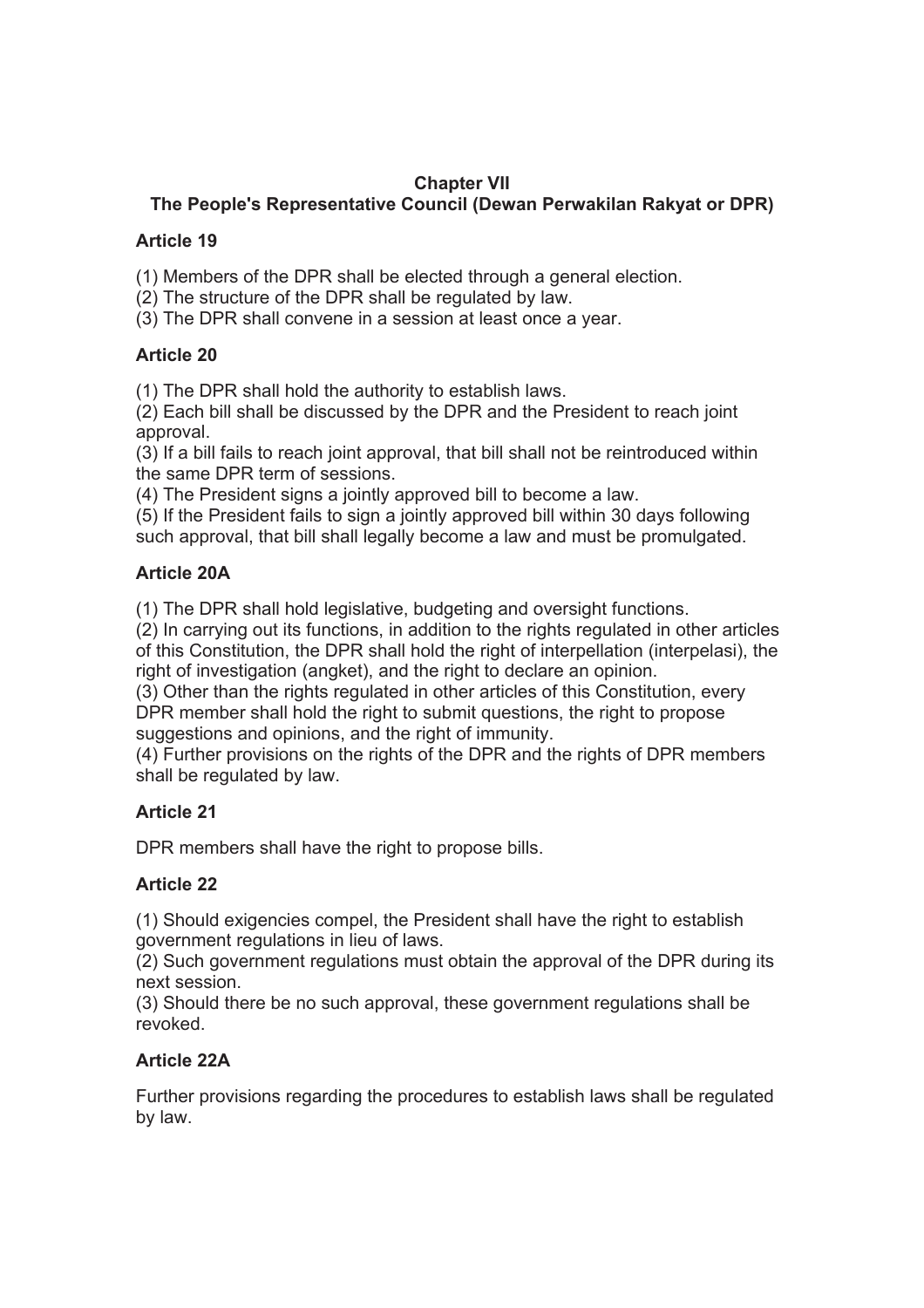## **Article 22B**

DPR members may be removed from office, according to conditions and procedures which shall be regulated by law.

### **Chapter VIIA The Council of Representatives of the Regions (Dewan Perwakilan Daerah or DPD)**

### **Article 22C**

(1) The members of the DPD shall be elected from every province through a general election.

(2) The total number of members of DPD in every province shall be the same, and the total membership of the DPD shall not exceed a third of the total membership of the DPR.

(3) The DPD shall hold a session at least once every year.

(4) The structure and composition of the DPD shall be regulated by law.

## **Article 22D**

(1) The DPD may propose to the DPR Bills related to regional autonomy, the relationship of central and local government, formation, expansion and merger of regions, management of natural resources and other economic resources, and Bills related to the financial balance between the centre and the regions. (2) The DPD shall participate in the discussion of Bills related to regional autonomy; the relationship of central and local government; formation, expansion, and merger of regions; management of natural resources and other economic resources, and financial balance between the centre and the regions; and shall provide consideration to the DPR over Bills on the State Budget and on Bills related to taxation, education, or religion.

(3) The DPD may oversee the implementation of laws concerning regional autonomy, the formation, expansion and merger of regions, the relationship of central and local government, management of natural resources and other economic resources, implementation of the State Budget, taxation, education, or religion and shall in addition submit the result of such oversight to the DPR in the form of materials for its further consideration.

(4) The members of the DPD may be removed from office under requirements and procedures that shall be regulated by law.

## **CHAPTER VIIB General Elections**

### **Article 22E**

(1) General elections shall be conducted in a direct, general, free, secret, honest, and fair manner once every five years.

(2) General elections shall be conducted to elect the members of the DPR, DPD, the President and Vice-President, and the Regional People's Representative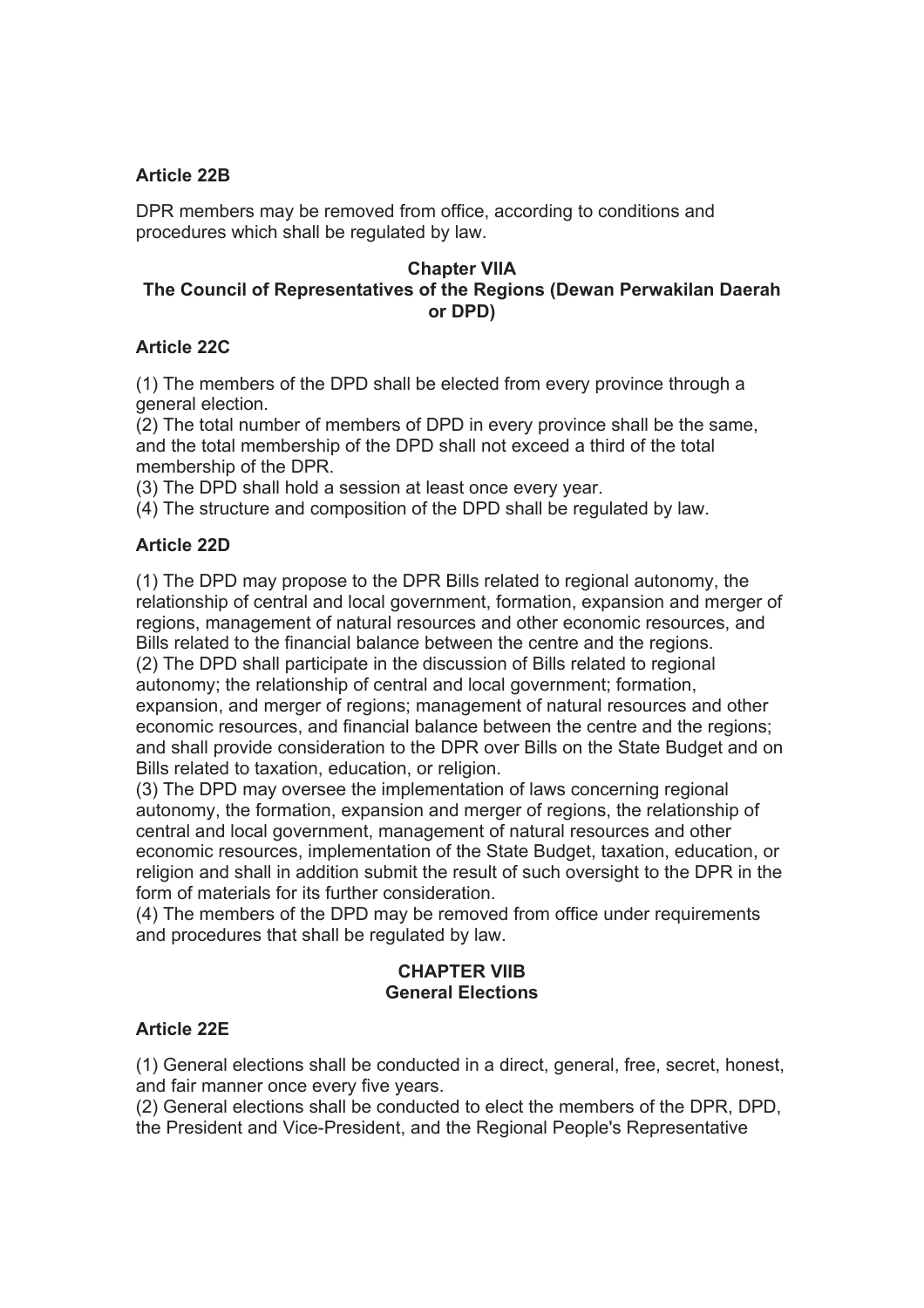Council (Dewan Perwakilan Rakyat Daerah or DPRD).

(3) The participants in the general election for the election of the members of the DPR and the members of the DPRDs are political parties.

(4) The participants in the general election for the election of the members of the DPD are individuals.

(5) The general elections shall be organised by a general election commission of a national, permanent, and independent character.

(6) Further provisions regarding general elections shall be regulated by law.

### **Chapter VIII Finances**

### **Article 23**

(1) The State Budget as the basis of the management of state funds shall be determined annually by law and shall be implemented in an open and accountable manner in order to best attain the prosperity of the people. (2) The Bill on the State Budget shall be submitted by the President for joint consideration with the DPR, which consideration shall take into account the opinions of the DPD.

(3) In the event that the DPR fails to approve the proposed Bill on the State Budget submitted by the President, the Government shall implement the State Budget of the preceding year.

### **Article 23A**

All taxes and other levies for the needs of the state of a compulsory nature shall be regulated by law.

### **Article 23B**

The forms and denomination of the national currency shall be regulated by law.

### **Article 23C**

Other matters concerning state finances shall be regulated by law.

#### **Article 23D**

The state shall have a central bank, the structure, composition, authorities, responsibilities and independence of which shall be regulated by law.

### **Chapter VIIIA Supreme Audit Board (Badan Pemeriksa Keuangan or BPK)**

#### **Article 23E**

(1) To investigate the management and accountability of state finances, there shall be a single Supreme Audit Board which shall be free and independent. (2) The result of any investigation of state finances shall be submitted to the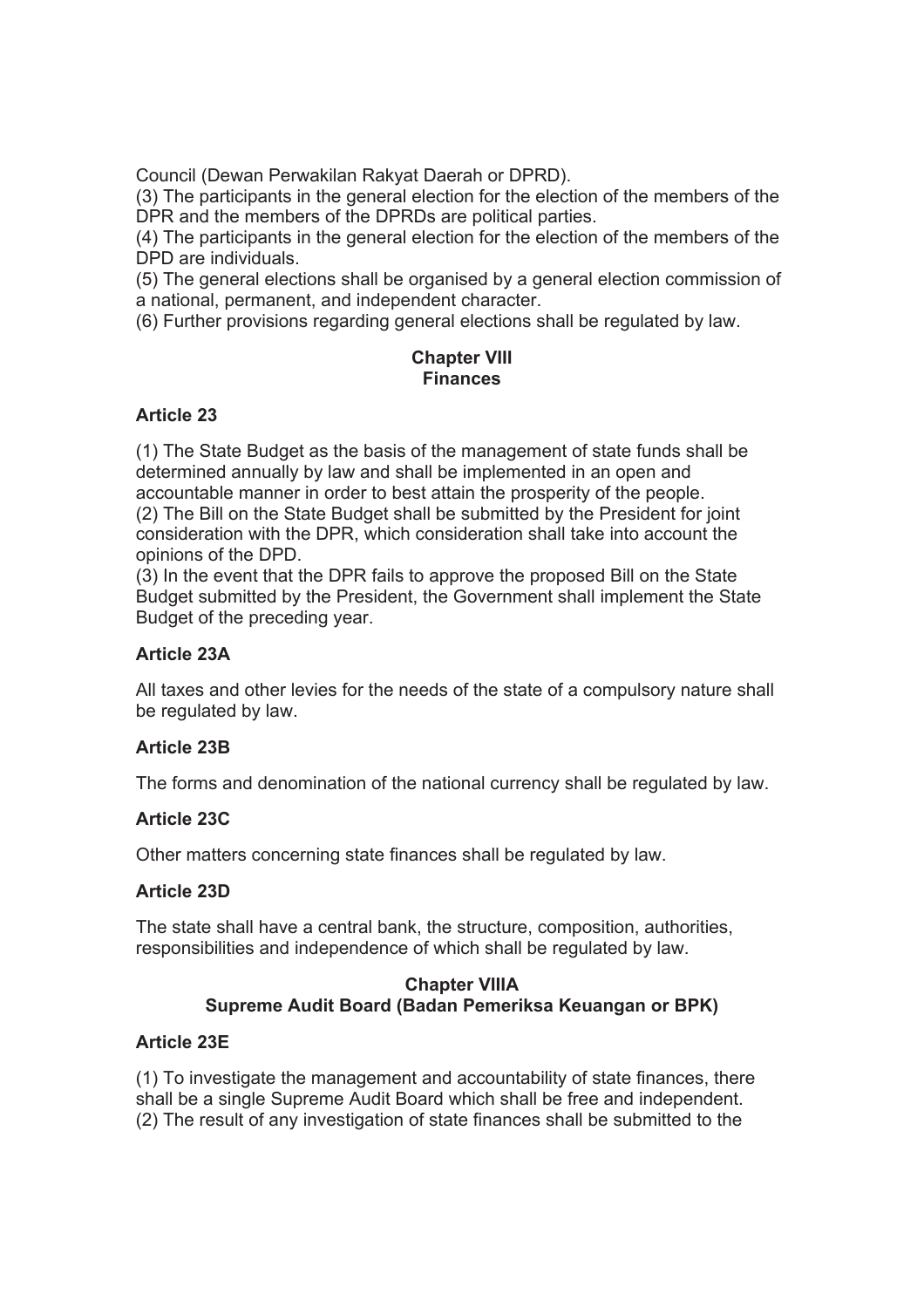DPR, DPD or DPRD in line with their respective authority. (3) Action following the result of any such investigation will be taken by representative institutions and/or bodies according to law.

## **Article 23F**

(1) The members of the BPK shall be chosen by the DPR, which shall have regard to any considerations of the DPD, and will be formally appointed by the President.

(2) The leadership of the BPK shall be elected by and from the members.

## **Article 23G**

(1) The BPK shall be based in the capital of the nation, and shall have representation in every province.

(2) Further provisions regarding the BPK shall be regulated by law.

## **Article 24**

(1) The judicial power shall be independent and shall possess the power to organise the judicature in order to enforce law and justice.

(2) The judicial power shall be implemented by a Supreme Court and judicial bodies underneath it in the form of public courts, religious affairs courts, military tribunals, and state administrative courts, and by a Constitutional Court. (3) Other institutions whose functions have a relation with the judicial powers shall be regulated by law.

# **Article 24A**

(1) The Supreme Court shall have the authority to hear a trial at the highest (cassation) level, to review ordinances and regulations made under any law against such law, and shall possess other authorities as provided by law. (2) Each justice of the Supreme Court must possess integrity and a personality that is not dishonourable, and shall be fair, professional, and possess legal experience.

(3) Candidate justices of the Supreme Court shall be proposed by the Judicial Commission to the DPR for approval and shall subsequently be formally appointed to office by the President.

(4) The Chair and Vice-Chair of the Supreme Court shall be elected by and from the justices of the Supreme Court.

(5) The structure, status, membership, and judicial procedure of the Supreme Court and its subsidiary bodies of judicature shall be regulated by law.

### **Article 24B**

(1) There shall be an independent Judicial Commission which shall possess the authority to propose candidates for appointment as justices of the Supreme Court and shall possess further authority to maintain and ensure the honour, dignity and behaviour of judges.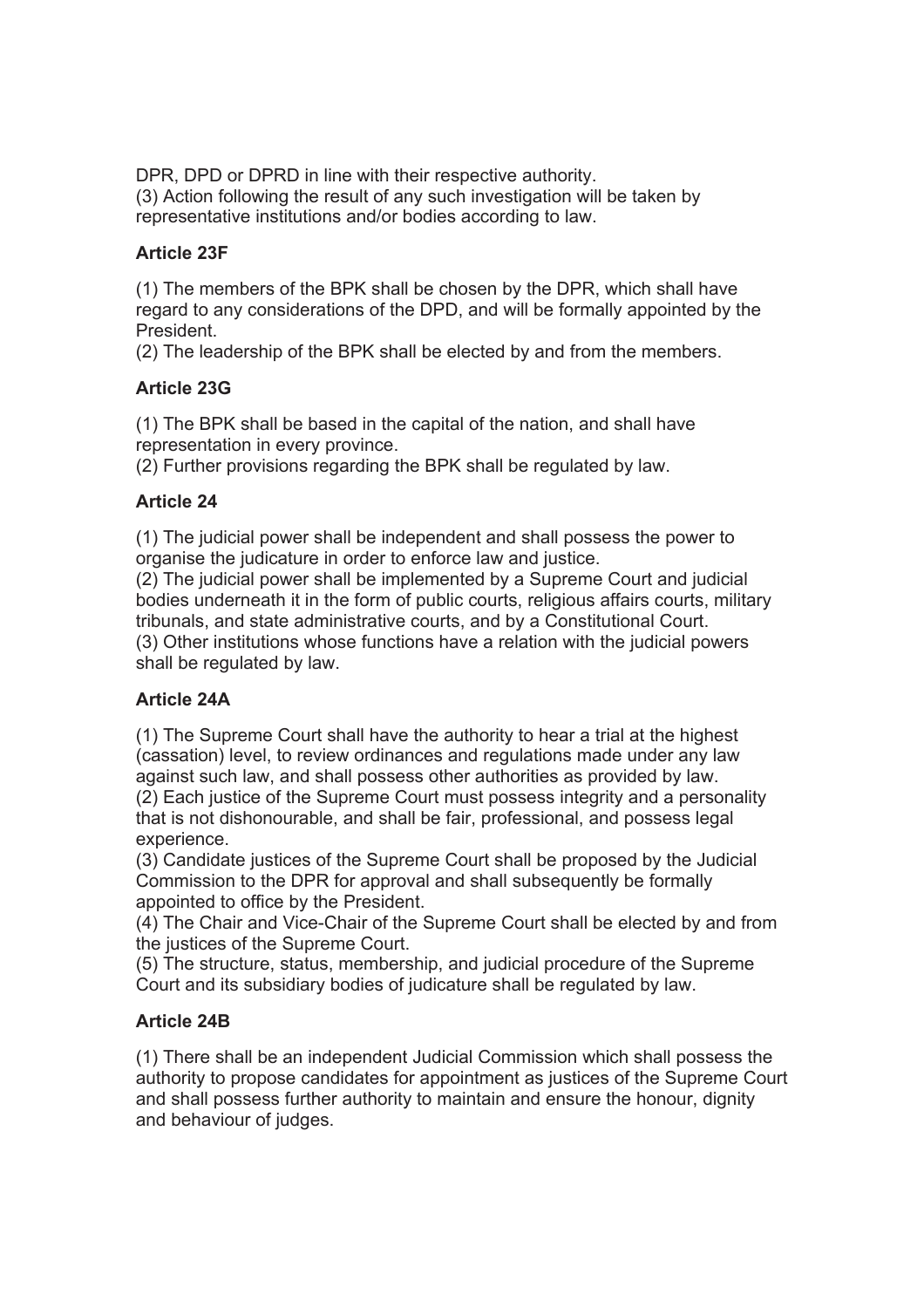(2) The members of the Judicial Commission shall possess legal knowledge and experience and shall be persons of integrity with a personality that is not dishonourable.

(3) The members of the Judicial Commission shall be appointed and dismissed by the President with the approval of the DPR.

(4) The structure, composition and membership of the Judicial Commission shall be regulated by law.

## **Article 24C**

(1) The Constitutional Court shall possess the authority to try a case at the first and final level and shall have the final power of decision in reviewing laws against the Constitution, determining disputes over the authorities of state institutions whose powers are given by this Constitution, deciding over the dissolution of a political party, and deciding disputes over the results of general elections.

(2) The Constitutional Court shall possess the authority to issue a decision over an opinion of the DPR concerning alleged violations by the President and /or Vice-President of this Constitution.

(3) The Constitutional Court shall be composed of nine persons who shall be constitutional justices and who shall be confirmed in office by the President, of whom three shall be nominated by the Supreme Court, three nominated by the DPR, and three nominated by the President.

(4) The Chair and Vice-Chair of the Constitutional Court are elected by and from the constitutional justices.

(5) Each constitutional justice must possess integrity and a personality that is not dishonourable, and shall be fair, shall be a statesperson who has a command of the Constitution and the public institutions, and shall not hold any position as a state official.

(6) The appointment and dismissal of constitutional justices, the judicial procedure, and other provisions concerning the Constitutional Court shall be regulated by law.

### **Article 25**

The appointment and dismissal of judges shall be regulated by law.

## **Chapter IXA State Territory**

### **Article 25A**

The Unitary State of the Republic of Indonesia is an archipelagic state, the boundaries and rights of whose territory shall be established by law.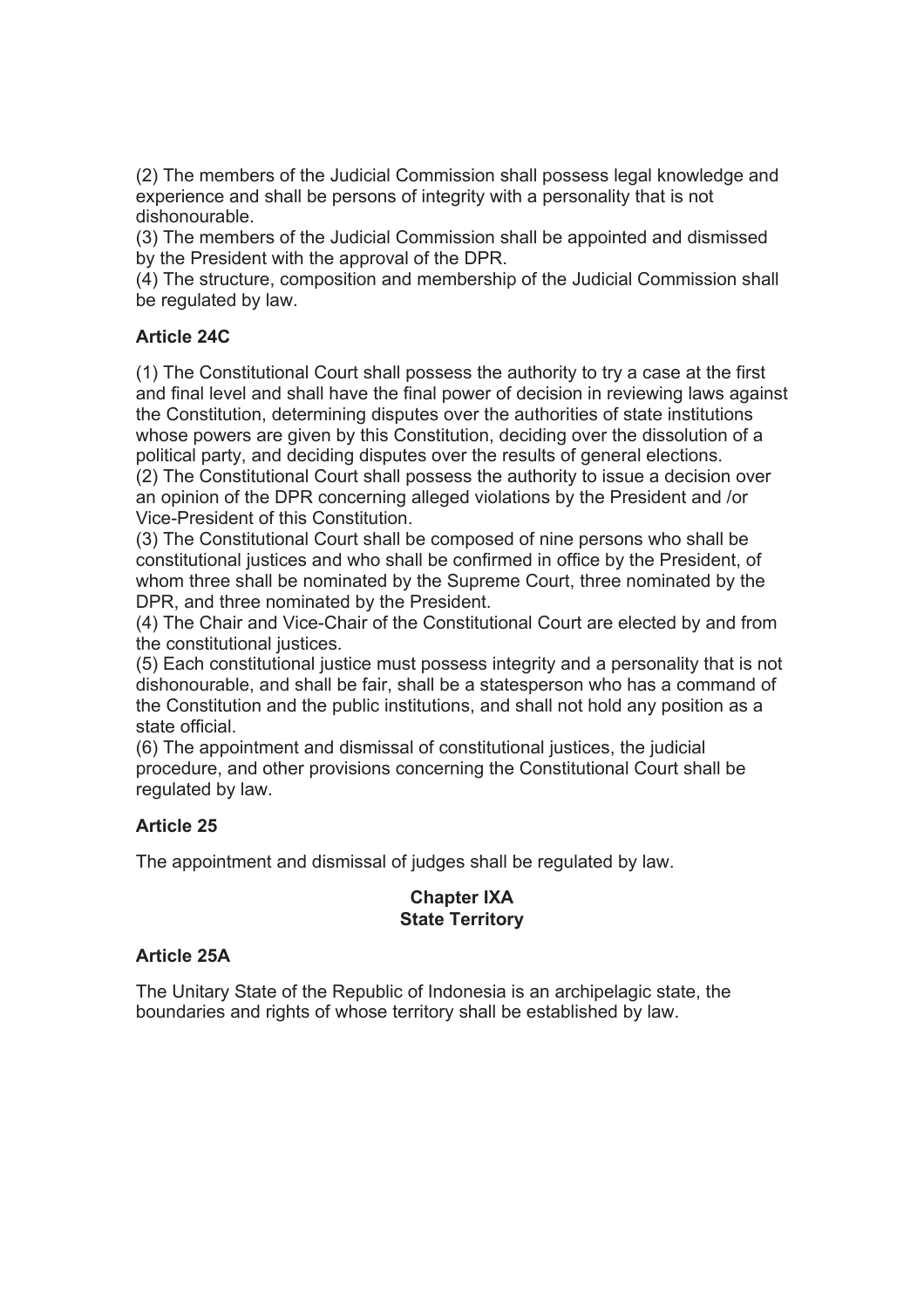#### **Chapter X Citizens and Residents**

#### **Article 26**

(1) Citizens shall consist of indigenous Indonesian peoples and persons of foreign origin who have been legalised as citizens in accordance with law. (2) Residents shall consist of Indonesian citizens and foreign nationals living in Indonesia.

(3) Matters concerning citizens and residents shall be regulated by law.

### **Article 27**

(1) All citizens shall be equal before the law and the government and shall be required to respect the law and the government, with no exceptions. (2) Every citizen shall have the right to work and to earn a humane livelihood. (3) Each citizen shall have the right and duty to participate in the effort of

defending the state.

# **Chapter XA Human Rights**

## **Article 28**

The freedom to associate and to assemble, to express written and oral opinions, etc., shall be regulated by law.

# **Article 28A**

Every person shall have the right to live and to defend his/her life and existence.

# **Article 28B**

(1) Every person shall have the right to establish a family and to procreate based upon lawful marriage.

(2) Every child shall have the right to live, to grow and to develop, and shall have the right to protection from violence and discrimination.

# **Article 28C**

(1) Every person shall have the right to develop him/herself through the fulfilment of his/her basic needs, the right to get education and to benefit from science and technology, arts and culture, for the purpose of improving the quality of his/her life and for the welfare of the human race.

(2) Every person shall have the right to improve him/herself through collective struggle for his/her rights to develop his/her society, nation and state.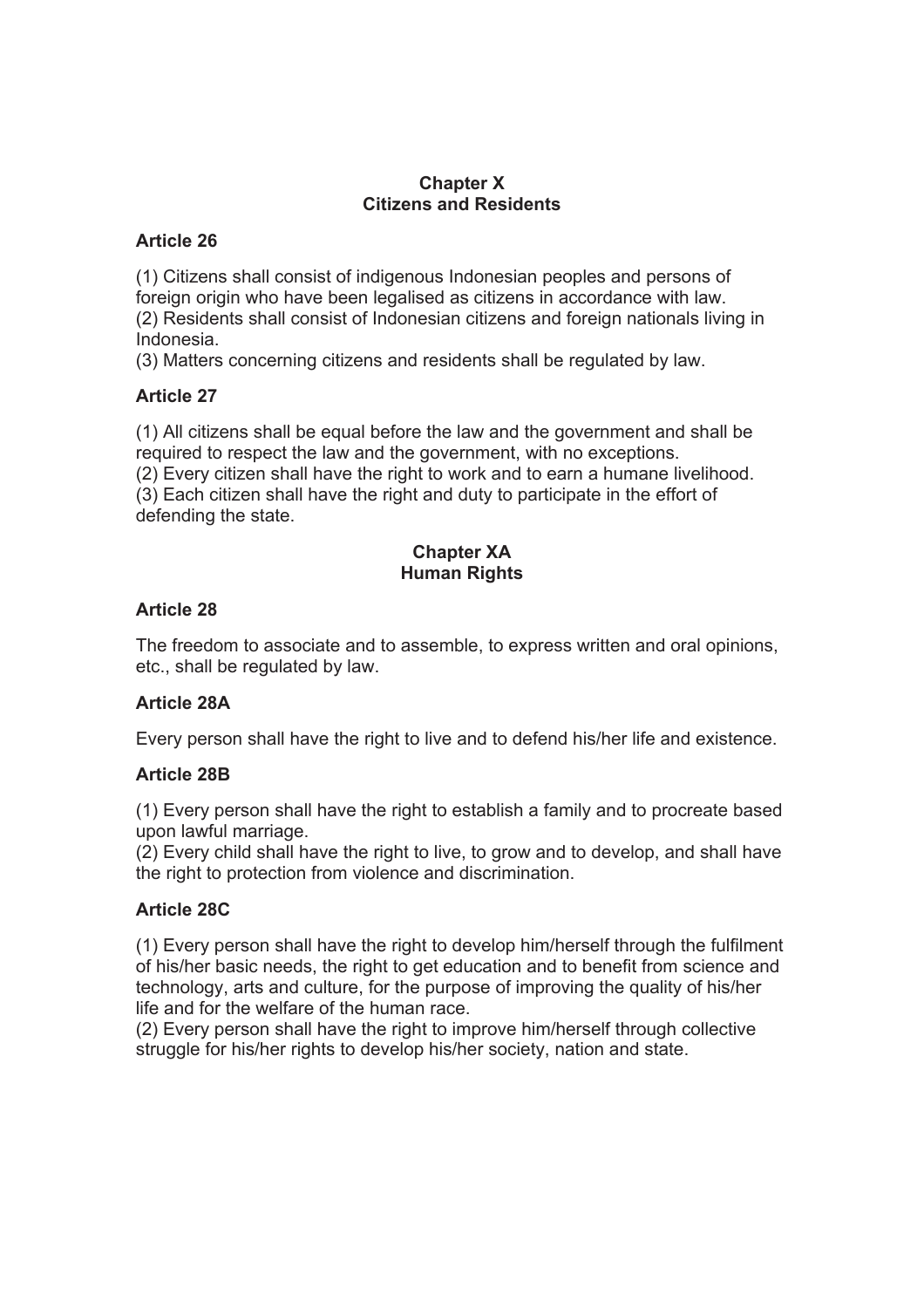### **Article 28D**

(1) Every person shall have the right of recognition, guarantees, protection and certainty before a just law, and of equal treatment before the law.

(2) Every person shall have the right to work and to receive fair and proper remuneration and treatment in employment.

(3) Every citizen shall have the right to obtain equal opportunities in government.

(4) Every person shall have the right to citizenship status.

# **Article 28E**

(1) Every person shall be free to choose and to practice the religion of his/her choice, to choose one's education, to choose one's employment, to choose one's citizenship, and to choose one's place of residence within the state territory, to leave it and to subsequently return to it.

(2) Every person shall have the right to the freedom to believe his/her faith (kepercayaan), and to express his/her views and thoughts, in accordance with his/her conscience.

(3) Every person shall have the right to the freedom to associate, to assemble and to express opinions.

## **Article 28F**

Every person shall have the right to communicate and to obtain information for the purpose of the development of his/her self and social environment, and shall have the right to seek, obtain, possess, store, process and convey information by employing all available types of channels.

# **Article 28G**

(1) Every person shall have the right to protection of his/herself, family, honour, dignity, and property, and shall have the right to feel secure against and receive protection from the threat of fear to do or not do something that is a human right. (2) Every person shall have the right to be free from torture or inhumane and degrading treatment, and shall have the right to obtain political asylum from another country.

# **Article 28H**

(1) Every person shall have the right to live in physical and spiritual prosperity, to have a home and to enjoy a good and healthy environment, and shall have the right to obtain medical care.

(2) Every person shall have the right to receive facilitation and special treatment to have the same opportunity and benefit in order to achieve equality and fairness.

(3) Every person shall have the right to social security in order to develop oneself fully as a dignified human being.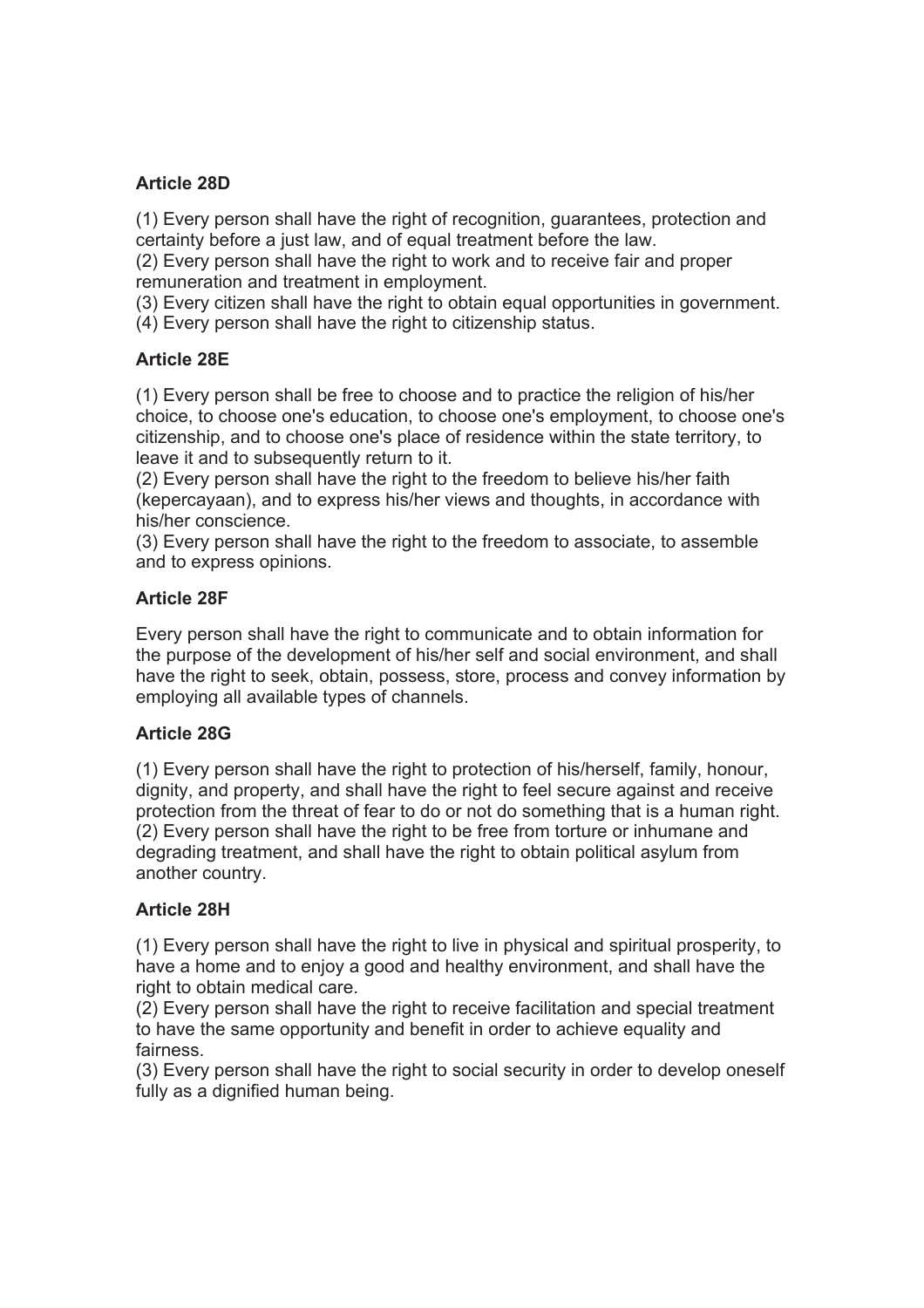(4) Every person shall have the right to own personal property, and such property may not be unjustly held possession of by any party.

### **Article 28I**

(1) The rights to life, freedom from torture, freedom of thought and conscience, freedom of religion, freedom from enslavement, recognition as a person before the law, and the right not to be tried under a law with retrospective effect are all human rights that cannot be limited under any circumstances.

(2) Every person shall have the right to be free from discriminative treatment based upon any grounds whatsoever and shall have the right to protection from such discriminative treatment.

(3) The cultural identities and rights of traditional communities shall be respected in accordance with the development of times and civilisations.

(4) The protection, advancement, upholding and fulfilment of human rights are the responsibility of the state, especially the government.

(5) For the purpose of upholding and protecting human rights in accordance with the principle of a democratic and law-based state, the implementation of human rights shall be guaranteed, regulated and set forth in laws and regulations.

### **Article 28J**

(1) Every person shall have the duty to respect the human rights of others in the orderly life of the community, nation and state.

(2) In exercising his/her rights and freedoms, every person shall have the duty to accept the restrictions established by law for the sole purposes of guaranteeing the recognition and respect of the rights and freedoms of others and of satisfying just demands based upon considerations of morality, religious values, security and public order in a democratic society.

### **Chapter XI Religion**

#### **Article 29**

(1) The State shall be based upon the belief in the One and Only God. (2) The State guarantees all persons the freedom of worship, each according to

his/her own religion or belief.

## **Chapter XII State Defence and Security**

### **Article 30**

(1) Every citizen shall have the right and duty to participate in the defence and security of the state.

(2) The defence and security of the state shall be conducted through the total people's defence and security system, with the Indonesian National Military (TNI) and the Indonesian National Police (POLRI) as the main force, and the people as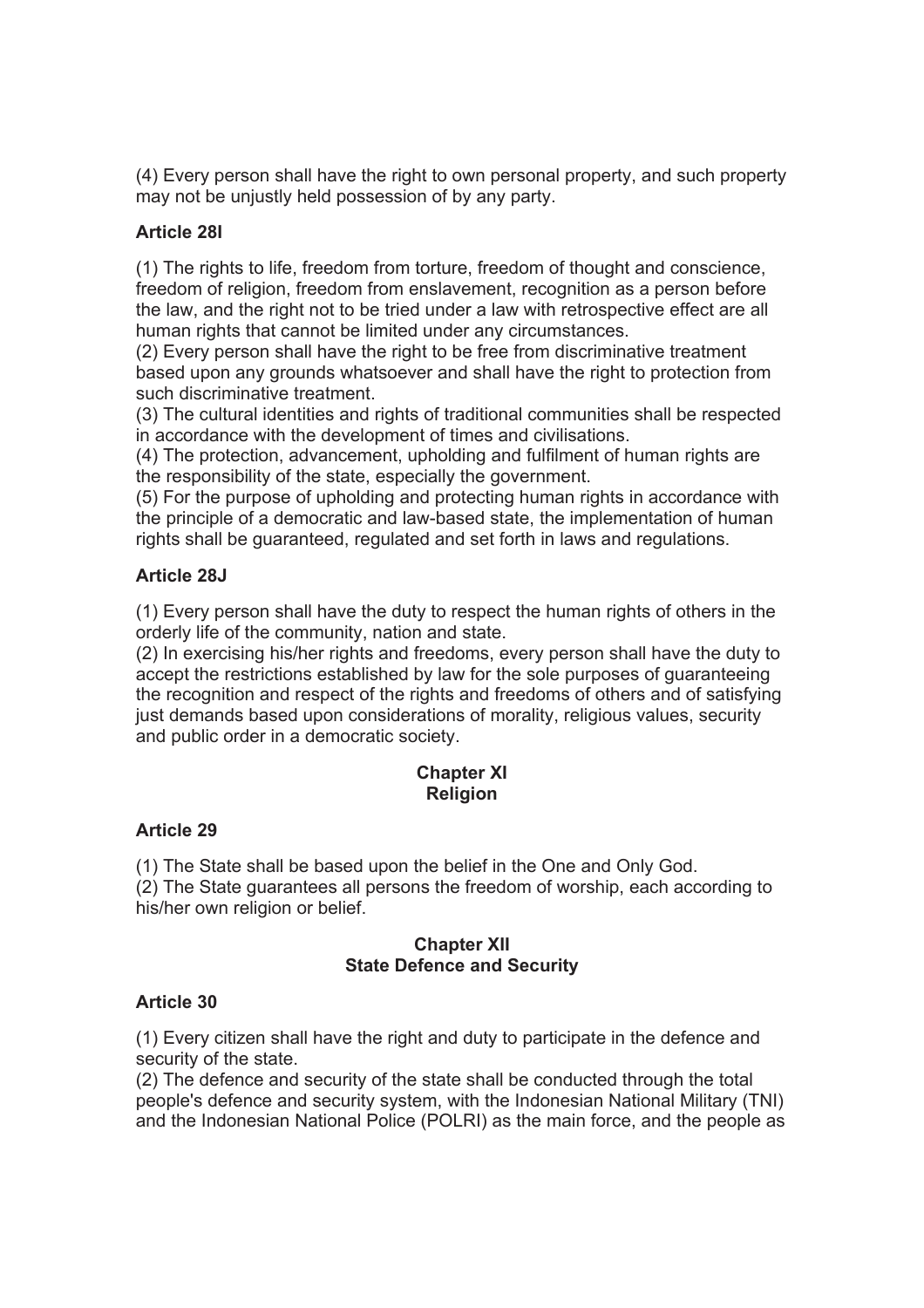the supporting force.

(3) TNI, consisting of the Army, Navy and Air Force, as an instrument of the state has the duty to defend, protect, and maintain the integrity and sovereignty of the state.

(4) POLRI, as an instrument of the state that maintains public order and security, has the duty to protect, guard, and serve the people, and to uphold the law. (5) The structure and status of TNI and POLRI, the authority relationships between TNI and POLRI in performing their respective duties, the conditions concerning the participation of citizens in the defence and security of the state, and other matters related to defence and security, shall be regulated by law.

## **Chapter XIII Education**

### **Article 31**

(1) Every citizen has the right to receive education.

(2) Every citizen has the obligation to undertake basic education, and the government has the obligation to fund this.

(3) The government shall manage and organise one system of national education, which shall increase the level of spiritual belief, devoutness and moral character in the context of developing the life of the nation and shall be regulated by law.

(4) The state shall prioritise the budget for education to a minimum of 20% of the State Budget and of the Regional Budgets to fulfil the needs of implementation of national education.

(5) The government shall advance science and technology with the highest respect for religious values and national unity for the advancement of civilisation and prosperity of humankind.

# **Article 32**

(1) The state shall advance the national culture of Indonesia among the civilisations of the world by assuring the freedom of society to preserve and to develop cultural values.

(2) The state shall respect and preserve local languages as national cultural treasures.

## **Chapter XIV The National Economy and Social Welfare**

### **Article 33**

(1) The economy shall be organized as a common endeavour based upon the principles of the family system.

(2) Sectors of production which are important for the country and affect the life of the people shall be under the powers of the State.

(3) The land, the waters and the natural resources within shall be under the powers of the State and shall be used to the greatest benefit of the people.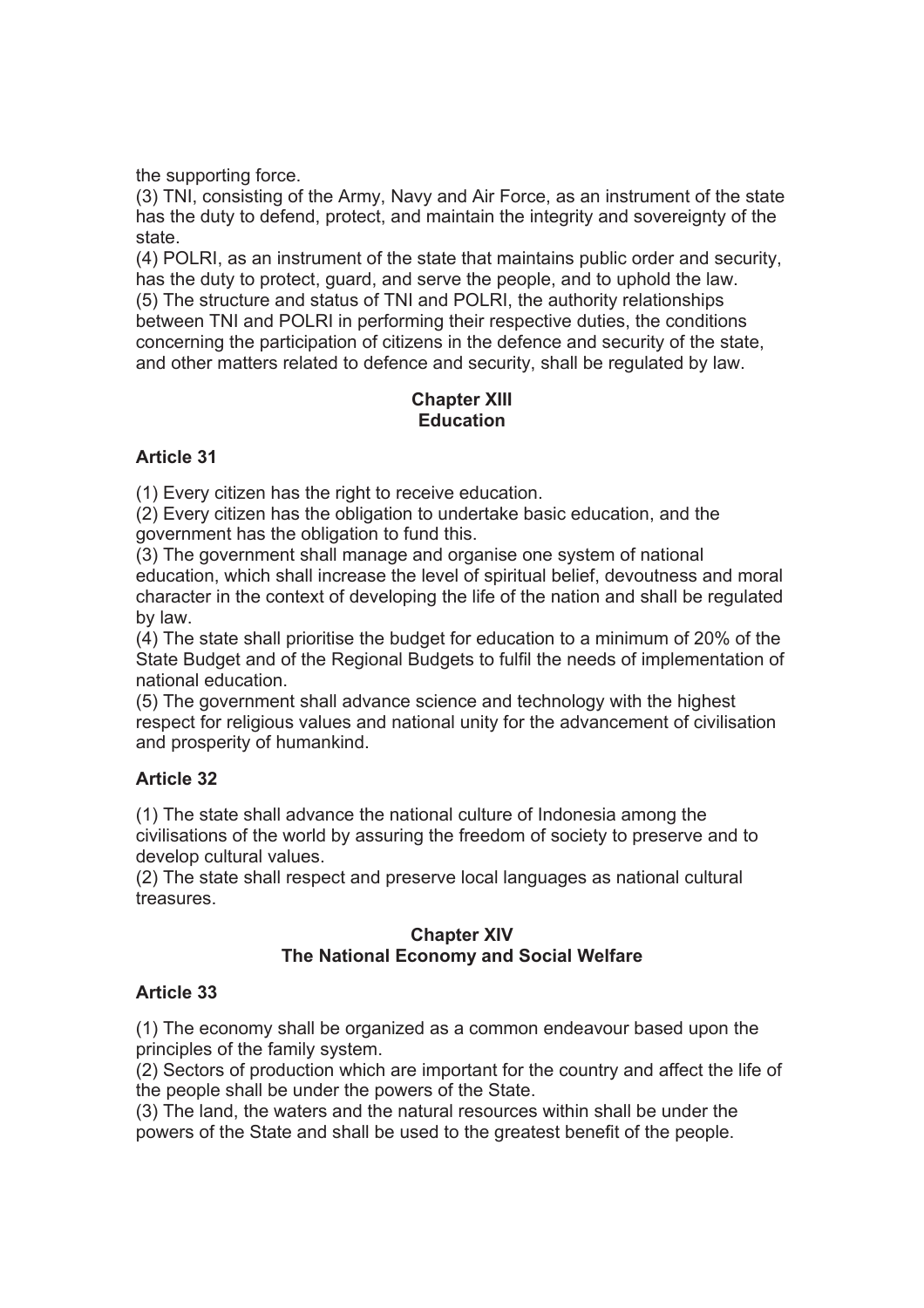(4) The organisation of the national economy shall be conducted on the basis of economic democracy upholding the principles of togetherness, efficiency with justice, continuity, environmental perspective, self-sufficiency, and keeping a balance in the progress and unity of the national economy.

(5) Further provisions relating to the implementation of this article shall be regulated by law.

### **Article 34**

(1) Impoverished persons and abandoned children shall be taken care of by the State.

(2) The state shall develop a system of social security for all of the people and shall empower the inadequate and underprivileged in society in accordance with human dignity.

(3) The state shall have the obligation to provide sufficient medical and public service facilities.

(4) Further provisions in relation to the implementation of this Article shall be regulated by law.

### **Chapter XV National Flag, Language, Coat of Arms and Anthem**

## **Article 35**

The national flag of Indonesia shall be the Red and White (Sang Merah Putih).

# **Article 36**

The national language shall be Indonesian (Bahasa Indonesia).

# **Article 36A**

The national coat of arms shall be the Pancasila eagle (Garuda Pancasila) with the motto Unity in Diversity (Bhinneka Tunggal Ika).

# **Article 36B**

The national anthem shall be Indonesia Raya.

### **Article 36C**

Further provisions regarding the national flag, language, coat of arms and anthem shall be regulated by law.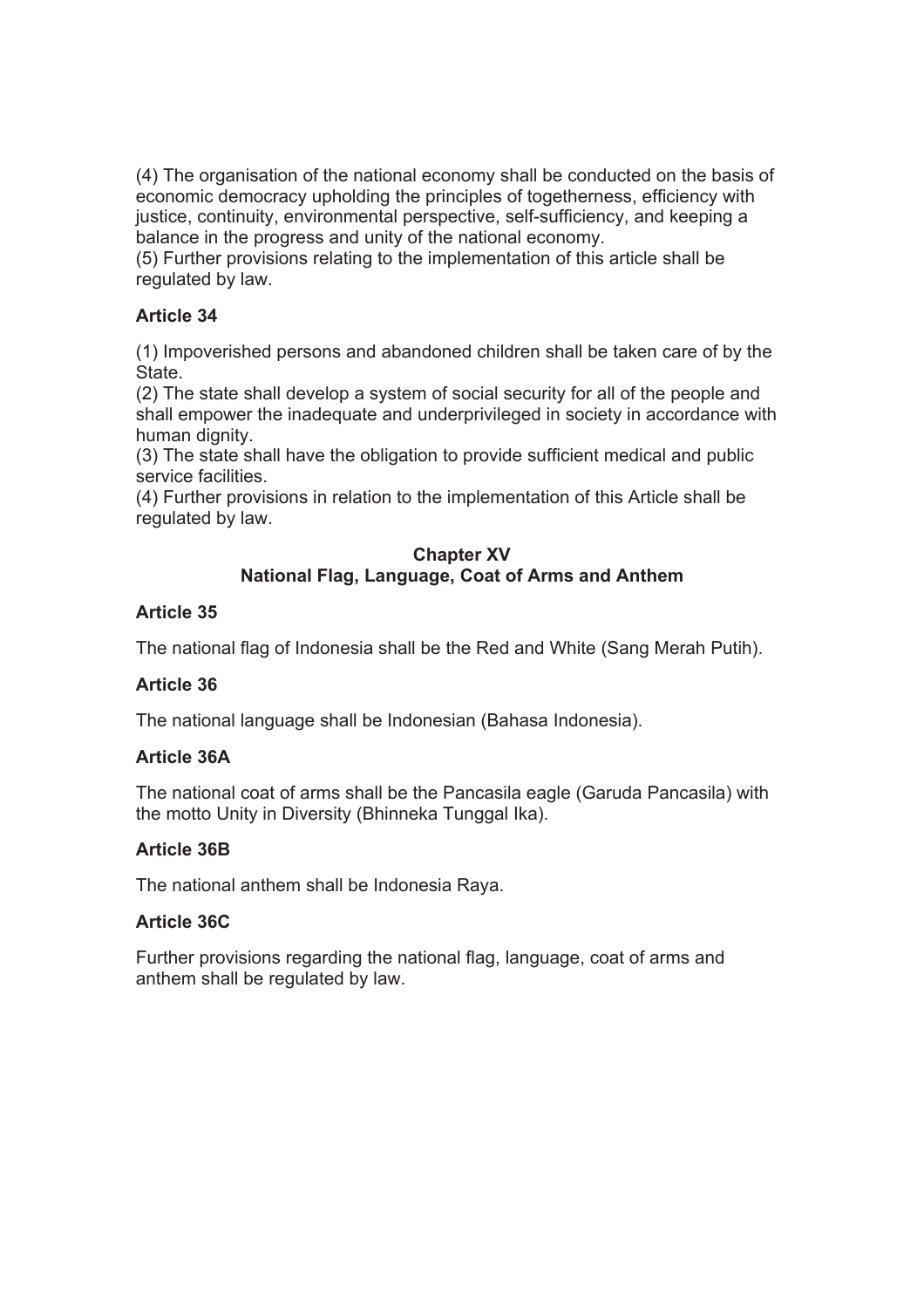### **Chapter XVI Constitutional Amendments**

### **Article 37**

(1) A proposal to amend the Articles of this Constitution may be included in the agenda of an MPR session if it is submitted by at least 1/3 of the total MPR membership.

(2) Any proposal to amend the Articles of this Constitution shall be introduced in writing and must clearly state the articles to be amended and the reasons for the amendment.

(3) To amend the Articles of this Constitution, the session of the MPR requires at least 2/3 of the total membership of the MPR to be present.

(4) Any decision to amend the Articles of this Constitution shall be made with the agreement of at least fifty per cent plus one member of the total membership of the MPR.

(5) Provisions relating to the form of the unitary state of the Republic of Indonesia may not be amended.

# **Transitional Provisions**

# **Article I**

All existing state institutions shall remain in place in order to implement the provisions of this Constitution as long as new state institutions are not yet established in conformity with this Constitution.

# **Article II**

All existing laws and regulations shall remain in effect as long as new laws and regulations have not yet taken effect under this Constitution.

### **Article III**

The Constitutional Court shall be established at the latest by 17 August 2003, and the Supreme Court shall undertake its functions before it is established.